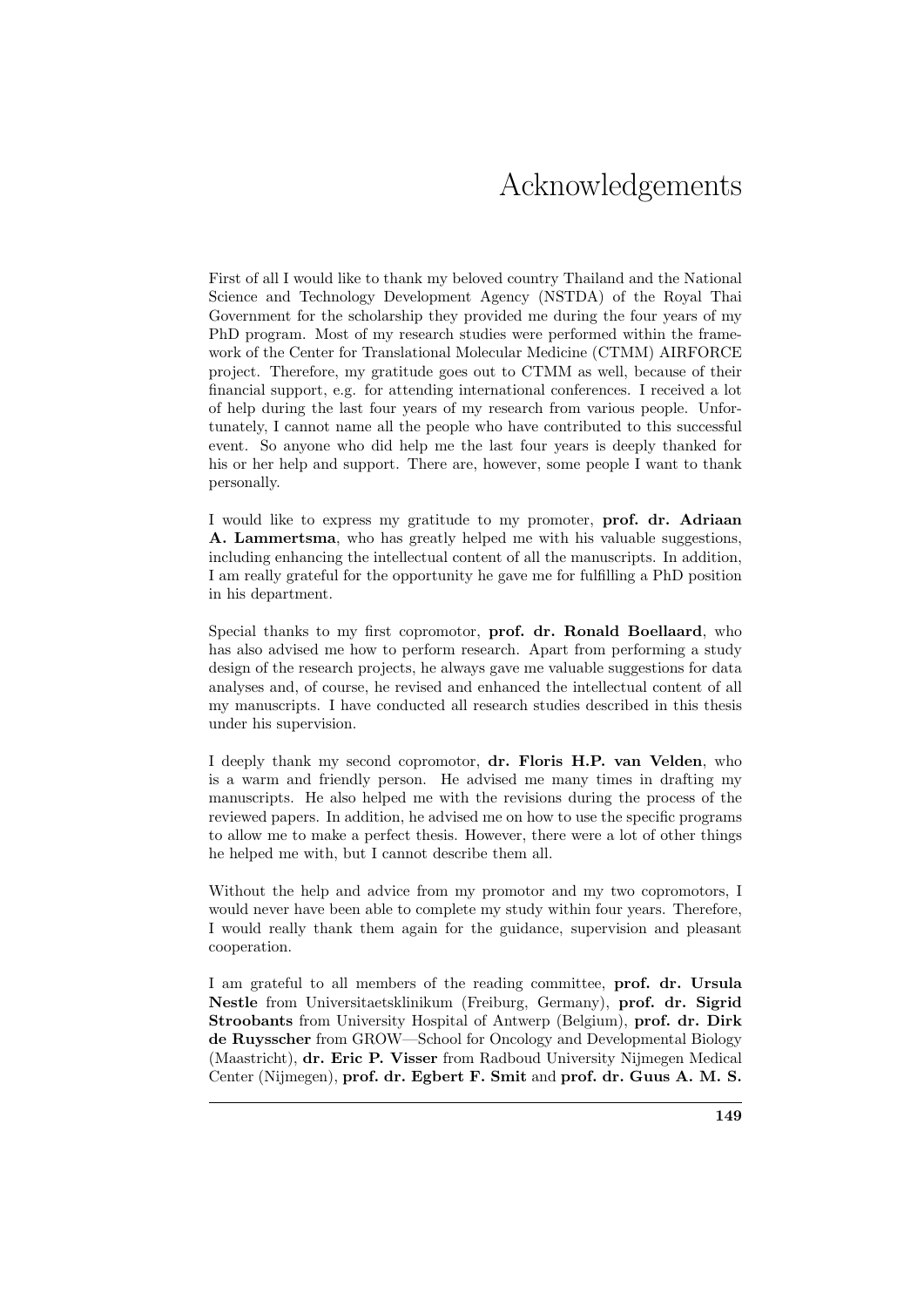van Dongen from VU University Medical Center for their advice and the time they have spent in reading the draft version of my thesis.

Special thanks to dr. Maqsood Yaqub for reviewing all manuscripts and for implementing the tools to perform tumor delineations; Nikie J. Hoetjes who is one of my 'paranimfen' and helped me with carrying two heavy suitcases when I just arrived in The Netherlands; Reina W. Kloet who made a good tasting 'lasagna'; dr. Jurgen E.M. Mourik who organized a nice trip to the Gouda Cheese Market and baked good tasting 'pannekoeken' (Dutch Pancakes). All of them have provided me with a lot of help, especially when it comes to phantom acquisitions, data analyses, and the use of patient data. They were all very friendly and helpful, for which I am very thankful.

Thanks to all of my colleagues in the J-Wing: Hans J. Harms, Andrei Postnov, Nikos E. Makris, Ida A. Nissen and Manfred van der Vlies. Also to the colleagues in the H-Wing: Thalia van der Doef, Virginie Frings, Eline Verwer and Lieke L. Hoyng. . . Thank you all for your friendships, including sharing your experiences during lunch for these last four years. In addition, I would like to wish Thalia, Virginie, Eline, Lieke, Hans and Nikos all the best with their PhD theses. Please do not forget to invite me when they are finished  $\odot$ .

I am also very grateful to prof. dr. Otto S. Hoekstra, prof. dr. Emile F.I. Comans, and dr. Adrianus J. de Langen from VU University Medical Center, dr. Corneline J. Hoekstra from Jeroen Bosch Hospital, dr. Wouter van Elmpt from GROW—School for Oncology and Developmental Biology, and Linda M. Velasquez and dr. Wendy Hayes from Bristol—Myers Squibb Co. for providing me valuable comments and revising my manuscripts. I appreciate you all for yours collaboration and contributions to my research projects. In addition, I would also thank to dr. Astrid A. M. van der Veldt from VUmc and dr. Angela van Baardwijk from GROW—School for Oncology and Developmental Biology for advice on the CT delineations.

I am grateful to all the people who helped and advised me during my PhD period in VU University Medical Center: dr. Arthur van Lingen, dr. Marc C. Huisman, dr. ir. Mark Lubberink, dr. Saskia Wolfensberger, Amanda Kroonenberg-Kalwij, Jaap van der Kuij, Remi Schmeits, Suzette van Balen, Robert Schuit, Henri Greuter, dr. Gert Luurtsema, Kevin Takkenkamp, and everyone who works in the department of Nuclear Medicine & PET Research.

Many thanks to the Royal Thai Embassy in Den Haag and the Thai Students Association in the Netherlands for organizing various activities which made me feel as if I was in my home-country (Thailand). Thank to my bosom friend, Naphat Tangnopparat, who arranged a lovely trip during my vacation in Los Angeles, USA. Special thanks to everyone who helped and advised me for getting a scholarship as well as those people who helped prescribing the scholarship both before and during my stay in Amsterdam: Somchai Injorhor (from the NSTDA),